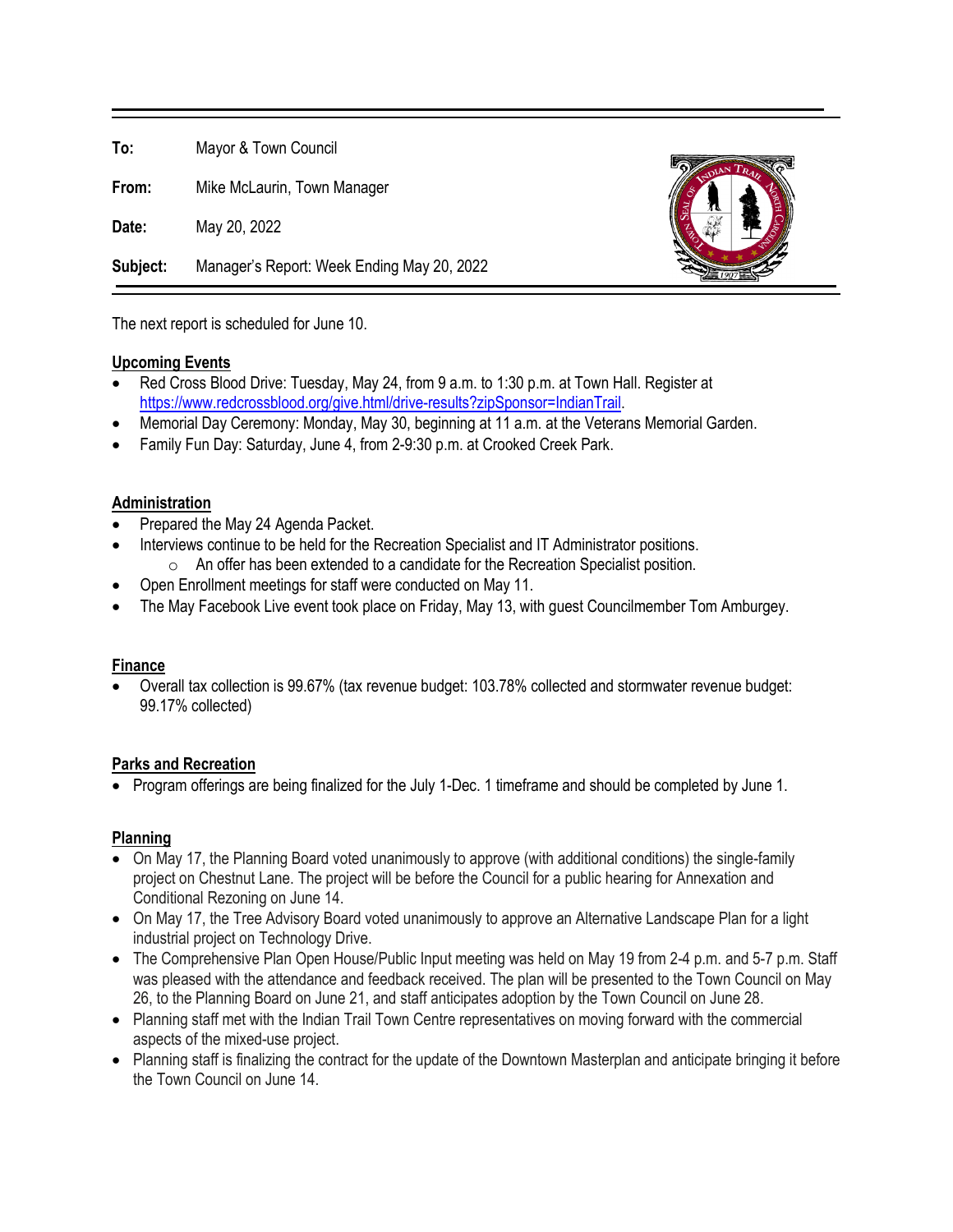#### **Manager's Report May 20, 2022 Page 2**

# **Engineering**

- Indian Trail Park Stormwater Improvements The contractor has wrapped up the remaining items. A final walkthrough to occur next week.
- 1<sup>st</sup> Avenue Phase 2 (stormwater and roadway improvements) The contractor is hoping to start work in a few weeks.
- FY20/21 Spring Resurfacing Contract The project is currently 98% complete. We are reviewing cost invoice.
- Indian Trail Complete Street The public meeting for the project is scheduled for May 26. We are reviewing RFQ proposals.
- Watershed Management Plan We are executing the contract, and work will begin May 20.
- FY21/22 Spring Resurfacing Contract Bid opening on May 23.
- Shady Bluff Improvements We are reviewing the right-of-way proposal.

# **Public Works**

- Public works staff celebrated APWA Public Works Week this week.
- Solid Waste:
	- $\circ$  Contract has been approved by the Council. We are waiting on the final signature from Waste Connections.
	- o Bulk Pick-up is complete.
- Parks:
- $\circ$  Routine maintenance including outparcels.<br> $\circ$  Staff has been working on the splashpad da
- Staff has been working on the splashpad daily for the past several weeks. It is due to be inspected by Union County on Tuesday. After the inspection it will be able to open for the session.
- o Completed weekly reports.
- $\circ$  Our outside playground inspections have been completed. Staff will review these reports and take any corrective action needed.
- Streets:
- $\circ$  Several pothole repairs around Town.
- Stormwater:
	- o Several pipes have been cleaned out around Town.
	- $\circ$  Staff completed several ditch regrading projects.
- Buildings/Grounds:
	- $\circ$  Care was taken this week in prepping for the Memorial Day event at Town Hall.
- Fleet:
- $\circ$  Several fleet vehicles are in the process of getting their yearly inspections completed.
- We are working on long-term projects related to Hwy 74, Town Hall and park upgrades.